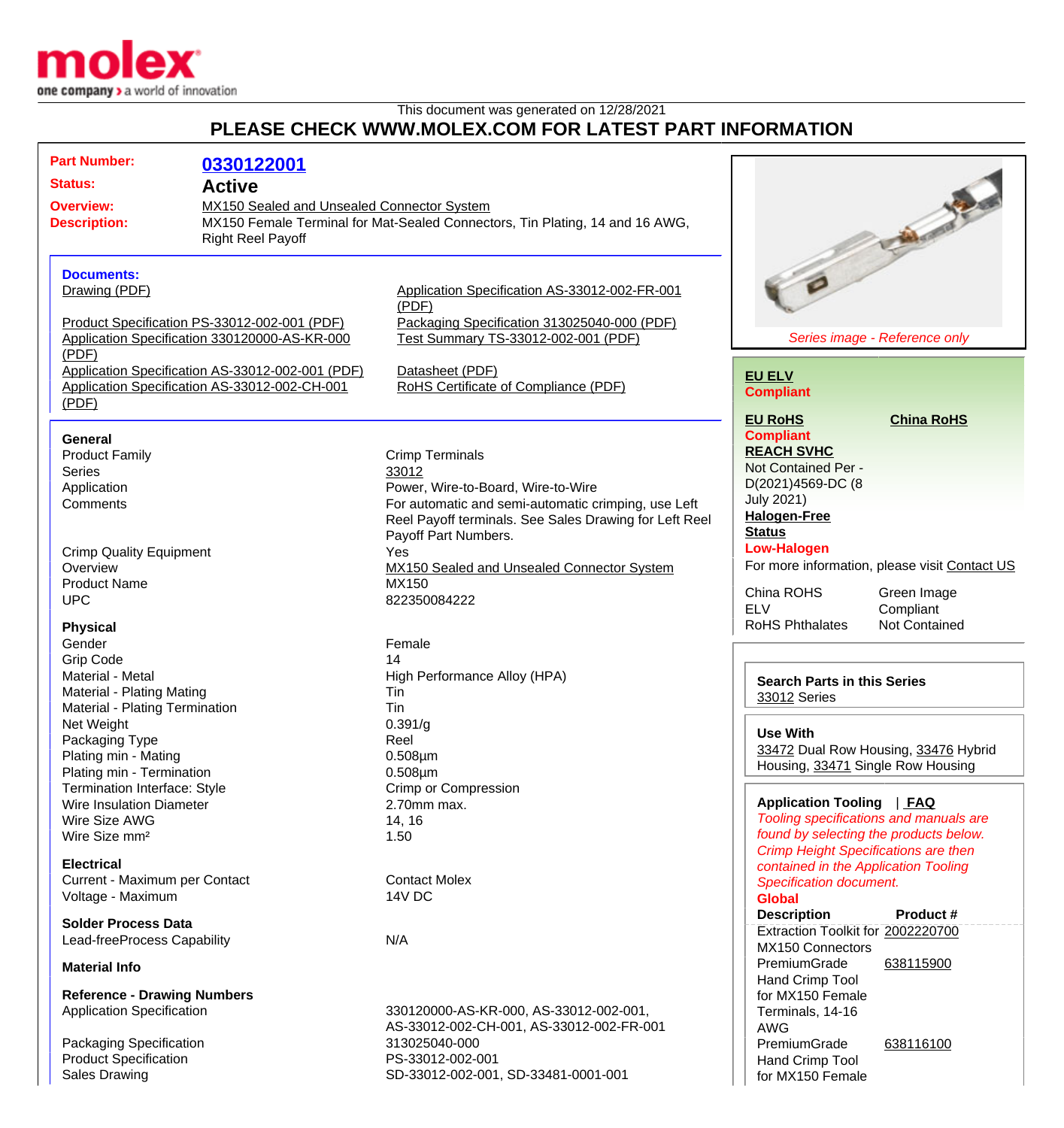1.00mm² and 1.50mm² Metric Wires Extraction Tool for [638131500](http://www.molex.com/molex/products/datasheet.jsp?part=active/0638131500_APPLICATION_TOOLIN.xml) MX150L, MX150, PT Bulb Socket, iGrid, SPOX, and Wire-to-Motor Terminals **ServiceGrade** Hand Crimp Tool for MX150 Crimp Terminals, 14-22 AWG [640160133](http://www.molex.com/molex/products/datasheet.jsp?part=active/0640160133_APPLICATION_TOOLIN.xml)

## This document was generated on 12/28/2021 **PLEASE CHECK WWW.MOLEX.COM FOR LATEST PART INFORMATION**